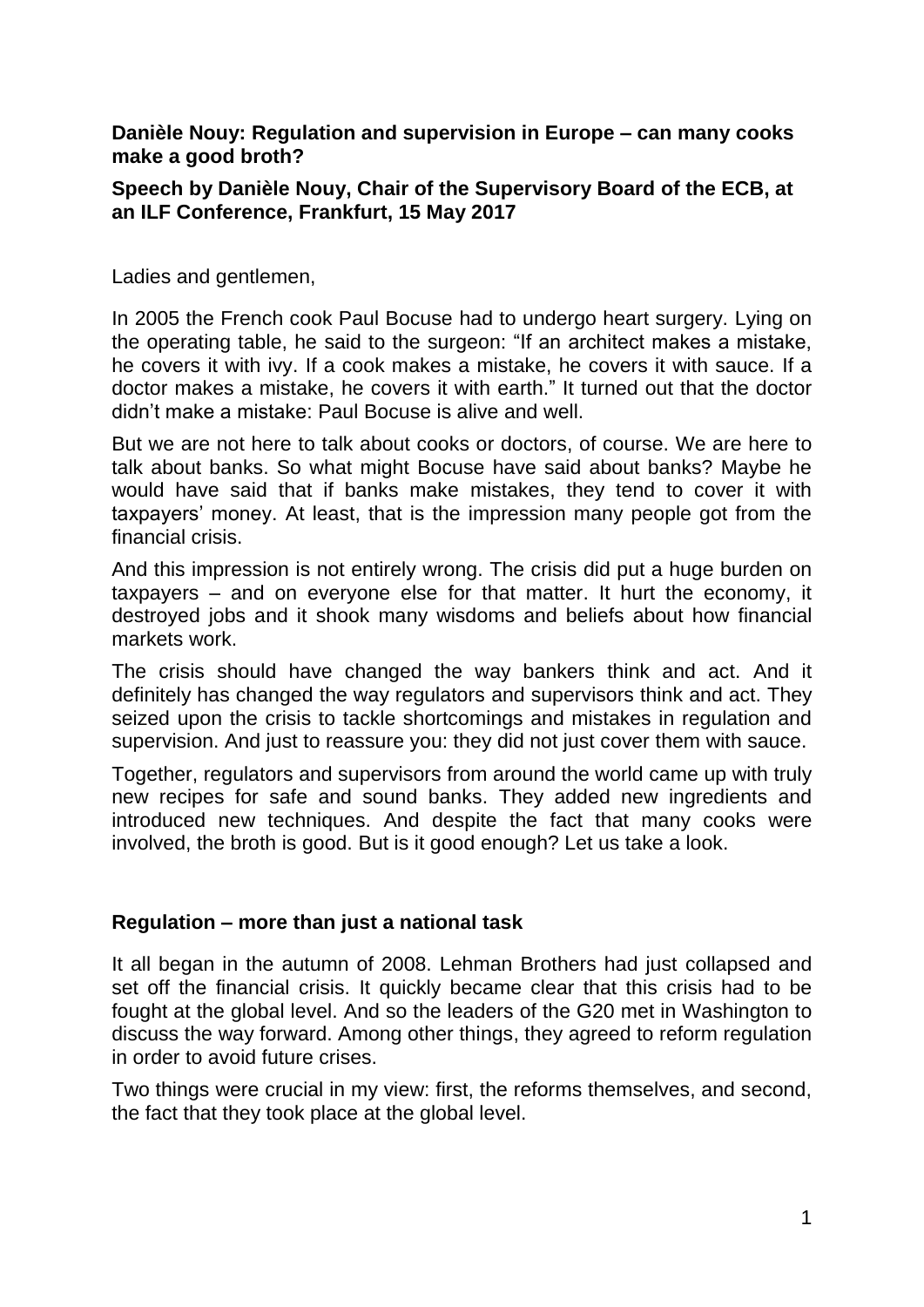The crisis had laid bare gaps and weak spots in the regulatory framework. So the aim was clear: mend the regulatory framework to prevent future crises. And that's what we did.

Now, there are some who think we went too far in mending the framework – that it has become too tight and that it is choking the economy. There are politicians who would like to reverse some of the reforms to help the banks and spur the economy.

In my view that is not the way forward. The reforms are crucial to make banks safe and sound – all around the world. And only safe and sound banks can reliably serve the economy. Walking back on the reforms would just lead us to where we came from: a major crisis.

We need strong rules for banks, and we need them at the global level. The financial system reaches across national borders, and no wall, no fence can keep crises from spreading around the globe. A fragmented system of national rules cannot protect us.

It is thus crucial that everyone sits at the table when rules are made – first of all those countries that have very large financial sectors. The Basel Committee on Banking Supervision has become the forum for this. It brings together 28 jurisdictions to ensure a truly global approach to rule-making.

So a lot of countries have worked together on regulatory reform. And each of them has its own banking system with individual risks and needs. Still, the collaboration has not led to a weak compromise. Rather, it has resulted in strong global standards.

But we are not quite done yet. There are some open issues, which are still being discussed. Here, the Basel Committee must strike an agreement as quickly as possible. The reforms have been going on for almost a decade now, and the banks need a stable set of rules to plan ahead.

Of course, the Basel Committee just issues global standards that are not binding. They still have to be transposed into actual law. In Europe, such law is either issued at the European or at the national level.

Thus, there are a lot of junctions on the way from global standards to actual law. And at each junction, countries might choose slightly diverging paths. These diverging paths lead to a fragmented set of rules. That is not ideal.

Europe is no exception in that regard. The European Commission is currently working on integrating some global standards including the leverage ratio into European law. This is in the spirit of a global approach. Still, the Commission has also suggested deviating from the global standards here and there. And this deserves a closer look.

In some cases, there might indeed be room to deviate from global standards. Here I am thinking of deviations that address special circumstances in Europe and that do not make banks less safe and less sound. One example is deviations that aim at making the rules for smaller banks a bit simpler. But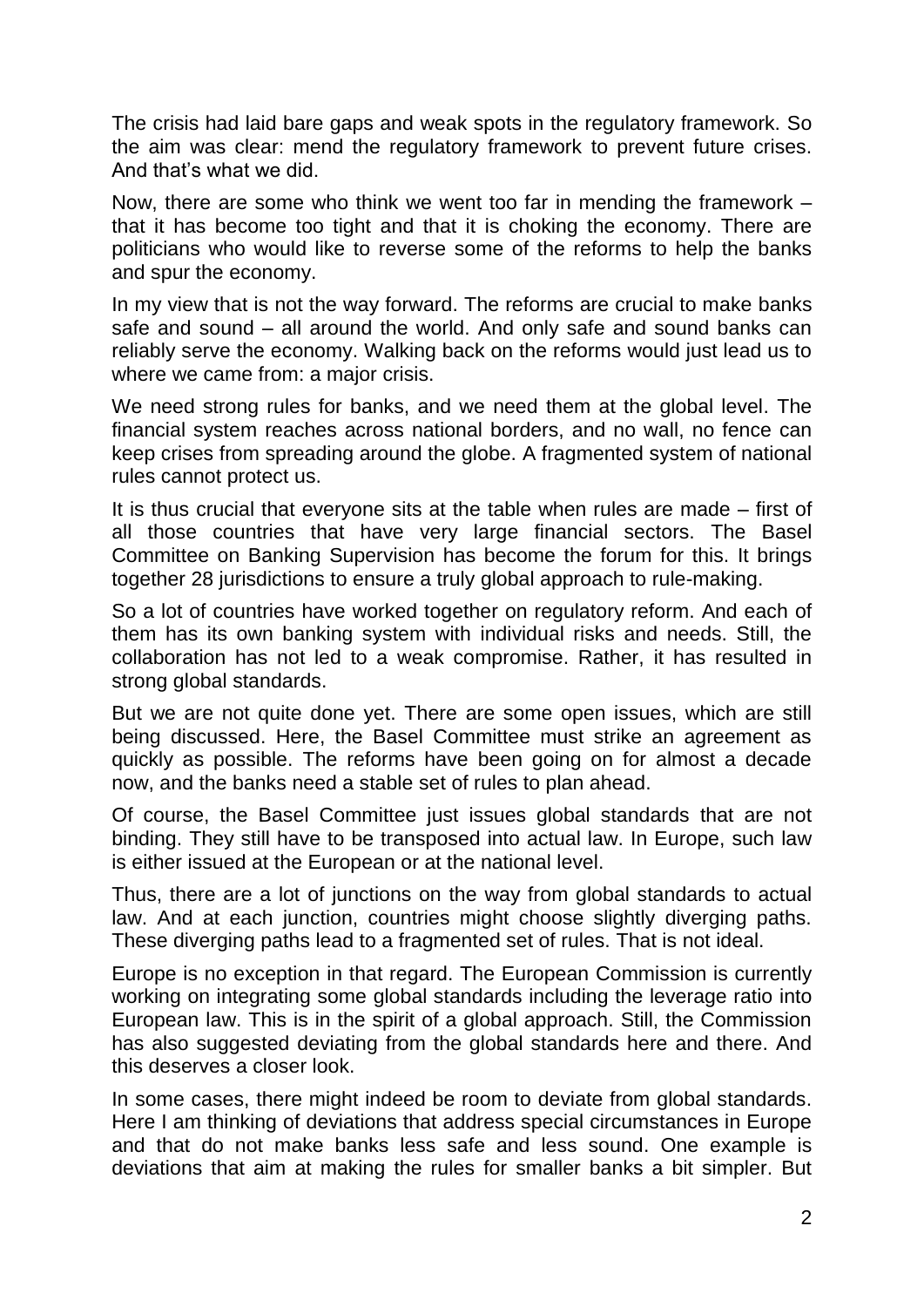other deviations need to be thoroughly assessed. We must ensure that they do not make banks less safe and less sound. And we must ensure that they do not compromise our ability to compare banks from different countries; otherwise deviations will come at a cost for European banks.

But rules for banks not only diverge between Europe and other jurisdictions: they also diverge within Europe. True, the aim is to create a harmonised set of rules for all banks in Europe – to write a single rulebook. This would ensure that all banks have a level playing field on which to do business and it would pave the way towards a truly European banking sector.

But we are not quite there yet. The single rulebook is not so single, and the level playing field is not so level. It still has some uneven patches, and these are caused by three things.

First, the single rulebook is made up of two different types of law: EU regulations and EU directives. EU regulations are binding laws that can be applied directly in all Member States. EU directives, on the other hand, have to be transposed into national law. The resulting law in Germany might then look different from the resulting law in France or Spain. So relying more on EU regulations would take us one step closer towards a level playing field for banks and a truly European banking market.

Second, the single rulebook contains what are known as options and national discretions, or ONDs. These ONDs give supervisors and governments some leeway in how they apply the rules. This too has the potential to create uneven patches on the playing field.

The good news is that the SSM was able to remove some of these patches. Together with the national supervisors, we have agreed to exercise a large number of ONDs in a harmonised manner across the entire euro area. Still, some discrepancies remain. This is due to the fact that some ONDs are not within the remit of supervisors but of governments.

And the current proposals to reform the CRR/CRD4 are disappointing in this respect. More could have doneto harmonise them. But there is still a chance to do so. Why not put the remaining ONDs in the hands of supervisors? Then we could harmonise these ONDs as well and take another step towards a level playing field for banks and a truly European banking market.

Third, there is the issue of national powers. As the European supervisor, the ECB has to apply all relevant European law. But then there are some supervisory powers which are only provided in national law and do not derive directly from European law. So is it just the national supervisors who can exercise these powers. In our view, the ECB should also be enabled to directly exercise them. This would take us still another step towards a level playing field and a truly European banking market.

To sum up: in Europe, we have 19 versions of the single rulebook, and each one is slightly different from the others. Such a fragmented set of rules is a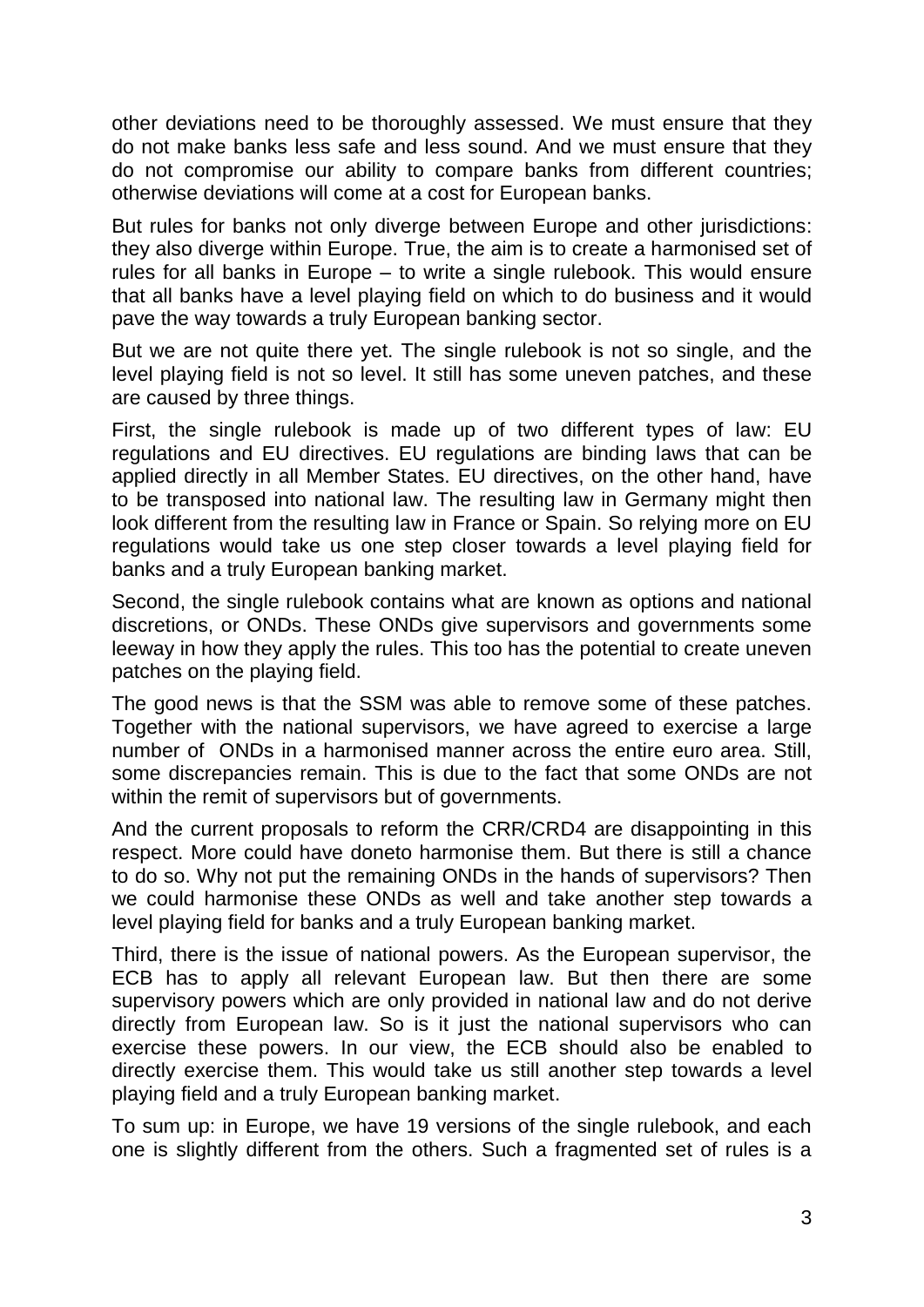problem. It increases risks, and it makes European banking supervision more complex and costly for banks.

If policymakers are serious about the banking union and a truly European banking market, they should take the steps I have just laid out. They should rely more on EU regulations, they should harmonise the remaining ONDs, and they should resolve the issue of national powers.

If they took these steps they would bring us closer to a European banking market where banks can more easily operate across borders. That is why we support the European Commission proposal of granting capital waivers within a banking group on an EU cross-border basis, and not just locally, as is the case now. This would give banks an incentive to become more European.

# **Supervision – more than just ticking boxes**

So, strong and harmonised rules are the basis for safe and sound banks. Still, more is needed. And that is supervision, of course. But what do supervisors actually do? Do they just make sure that banks follow the rules? Well, supervising banks is much more than that; it is much more than just ticking boxes.

We make sure that banks have a realistic view of their risks. Supervisors assess the risk profile of each bank. They do so in a forward-looking manner, not just taking into account today's risks but also tomorrow's. And they do so in a holistic manner. All the risks of a bank are interrelated, so it is crucial to see the whole picture. And finally, they do so in a neutral manner. They have no stakes in the bank and SSM supervisors have no national interests.

Based on the risk profile of a bank, we can then take measures that go beyond the minimum requirements laid out in the rules. We can, for instance, impose capital add-ons or demand additional reporting from the bank.

In my view, combining rules with the judgement of supervisors is a very good approach. Rules are static and not very flexible. They cannot foresee all potential situations, and they cannot keep pace with an industry that is constantly evolving and creating new types of risk.

We must therefore supplement the rules with supervisory flexibility. Only then can we ensure safe and sound banks. That's why I am worried about some legislative proposals that are being discussed. By framing too tightly supervisors' assessment of pillar 2 risks through a regulatory technical standard and restricting their ability to collect ad hoc reporting, the proposals risk creating a one-size-fits-all approach where supervisors can no longer adequately differentiate risks. This would hurt the safest banks rather than the most risky ones.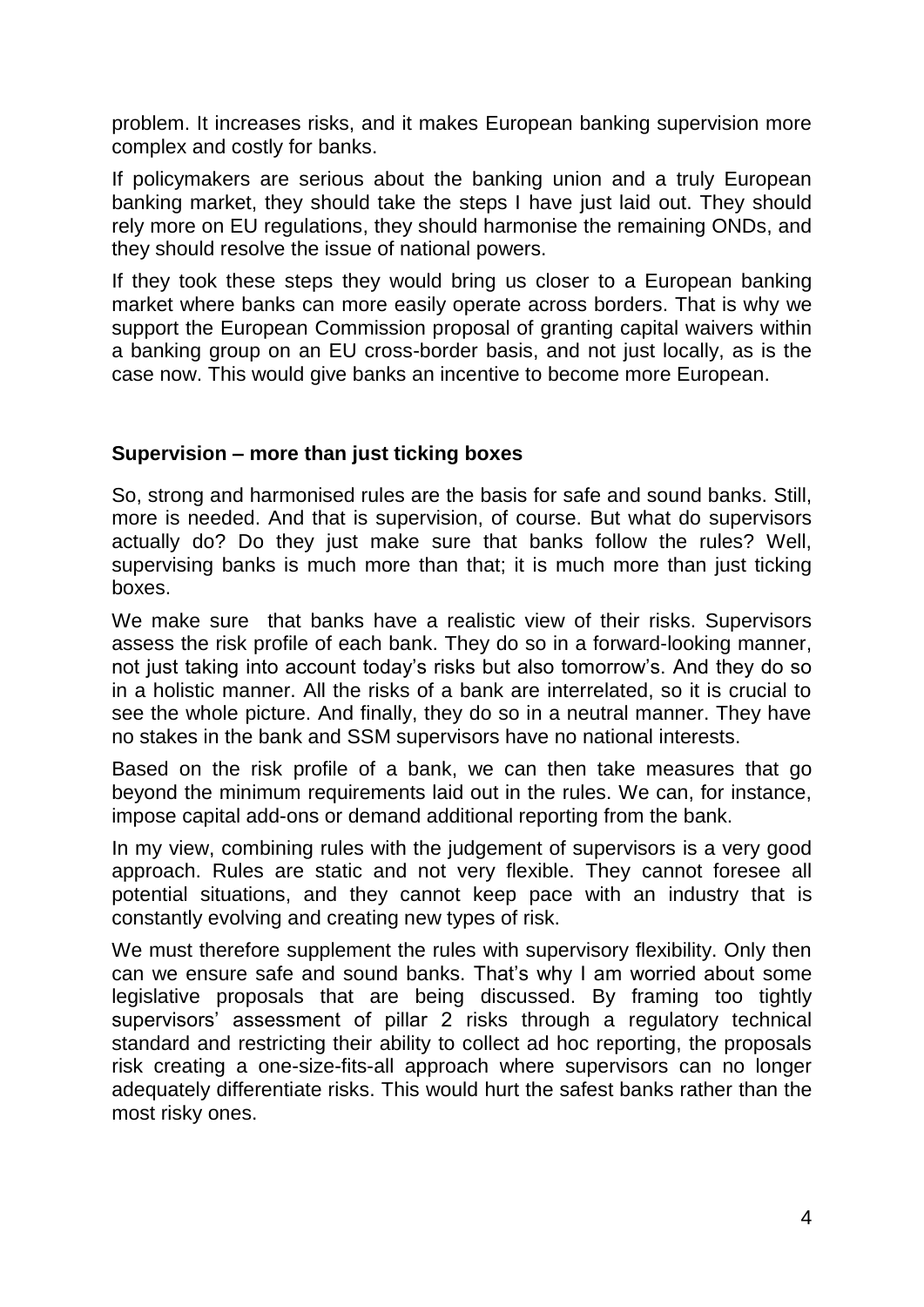### **Banks – more than just business as usual**

Despite some impediments that I have just mentioned, we have made good progress. The rules for banks have been made stronger and supervision has been taken to the European level.

But the banks have to act as well. The world around them has changed in many ways, and they have to adjust. If they don't, they will be in trouble. So what is going on?

First of all, European banks are not very profitable, to put it mildly. And in 2016, things did not really get better. The return on equity of large euro area banks fell further, to about 3.2% in the fourth quarter. This is far below the estimated cost of capital. At the same time, net interest income fell to its lowest level since 2014, while costs went up for most large banks.

There are many reasons for this dire situation: very low interest rates, overbanking, digitalisation and new competitors such as fintech companies. So, is there any hope? Well, it seems there is. There are about two dozen banks that consistently outperform their peers. Over the past three years they have had an average return on equity of more than 6%. So, it seems that it is possible to thrive, even in these circumstances.

Banks have to adapt to a new world. They have to adjust their business models and unlock new sources of income. At the same time, there is a need for consolidation. This could happen through mergers, including cross-border mergers. And finally, the banks have to get rid of legacy assets.

The latter point takes us directly to non-performing loans, or NPLs. In some parts of the euro area, banks still have quite a lot of NPLs on their books. These are an echo of the economic crisis, as many companies are still struggling to pay back their loans. In the first place, this is a problem for the companies, of course.

But it is also a problem for the banks. As the saying goes: if you owe the bank €100, that's your problem; if you owe the bank €100 million, that's the bank's problem. And in the euro area, we are not talking about €100 million. We are talking about more than €900 billion worth of NPLs as of end 2016..

However, resolving NPLs is easier said than done. And it takes time. In March, we published our guidance for banks on how to deal with NPLs. Now they have to act and to set realistic, but also ambitious reduction plans; they have to establish the relevant governance and put in place the needed operational structures.

And it is not just the banks that have to act. In some countries legal and judicial systems hinder the speedy resolution of NPLs. Policymakers should reform these systems to help resolve the issue.

Banks do not just struggle with the past and the present, however. They also struggle with the future. The entire sector is looking ahead to Brexit, which will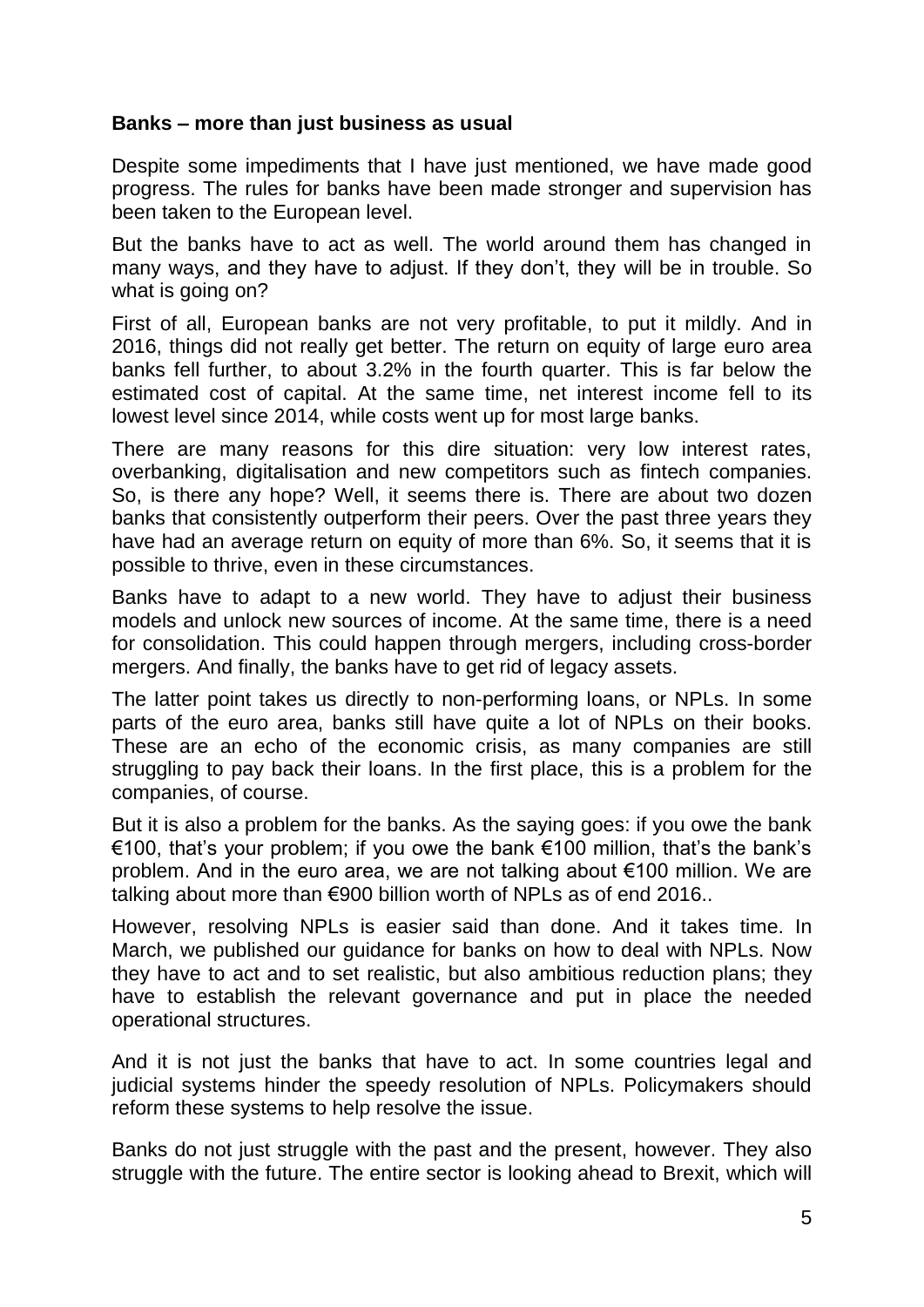lead to huge changes. The central concern is that UK banks will lose access to the EU's single market should there be a "hard Brexit".

So the question is, how can UK banks maintain access? Basically, they have three options.

The first option is to set up a subsidiary in an EU country. This requires a banking licence. In the euro area, it is the ECB that grants these licences. And rest assured that we will stick to our high standards. Any bank that wants to open a business in the euro area will have to meet those standards.

But banks might also set up what are known as third-country branches. These would not be supervised at the European level, but at the national level. This would be another source of fragmentation. And as national legislations differ and countries might compete for banks, that could easily lead to a race to the bottom in terms of standards. But there is a chance to adapt the rules: thirdcountry branches might be attached to intermediate parent undertakings. That would bring them under European banking supervision.

And finally, banks might choose to set up broker-dealers. Again, these would not be supervised at the European level. So, we are worried about the risks of such a fragmented approach. We are also concerned about supervisory gaps. In the UK, large and systemic broker-dealers are supervised exactly like banks. This is what we need in the euro area as well.Overall Brexit forces us to re-design the framework for third-country banks, with a view to preventing supervisory fragmentation, supervisory gaps, and the resulting unlevel-playing field. Those areimportant issues for legislators to address.

# **Conclusion**

Ladies and gentlemen,

The financial crisis set off a major reform: the rules for banks have been made tougher. That was needed. And it was important to do it at the global level.

Granted, devising global standards involves many cooks. But contrary to popular wisdom, they did not spoil the broth. All in all, it has turned out to be pretty good. But it still needs to be finished – a few ingredients still have to be added to the recipe.

Another thing is that each country adds some local flavour to that recipe. In some cases that might be warranted, while in others it goes against the idea of a global approach – and a European approach. In Europe, we are aiming for a banking union and a truly European banking sector. Against that backdrop, we need a harmonised set of rules. Here, some additional work is needed. Otherwise, we will have a hard time reaching our goal.